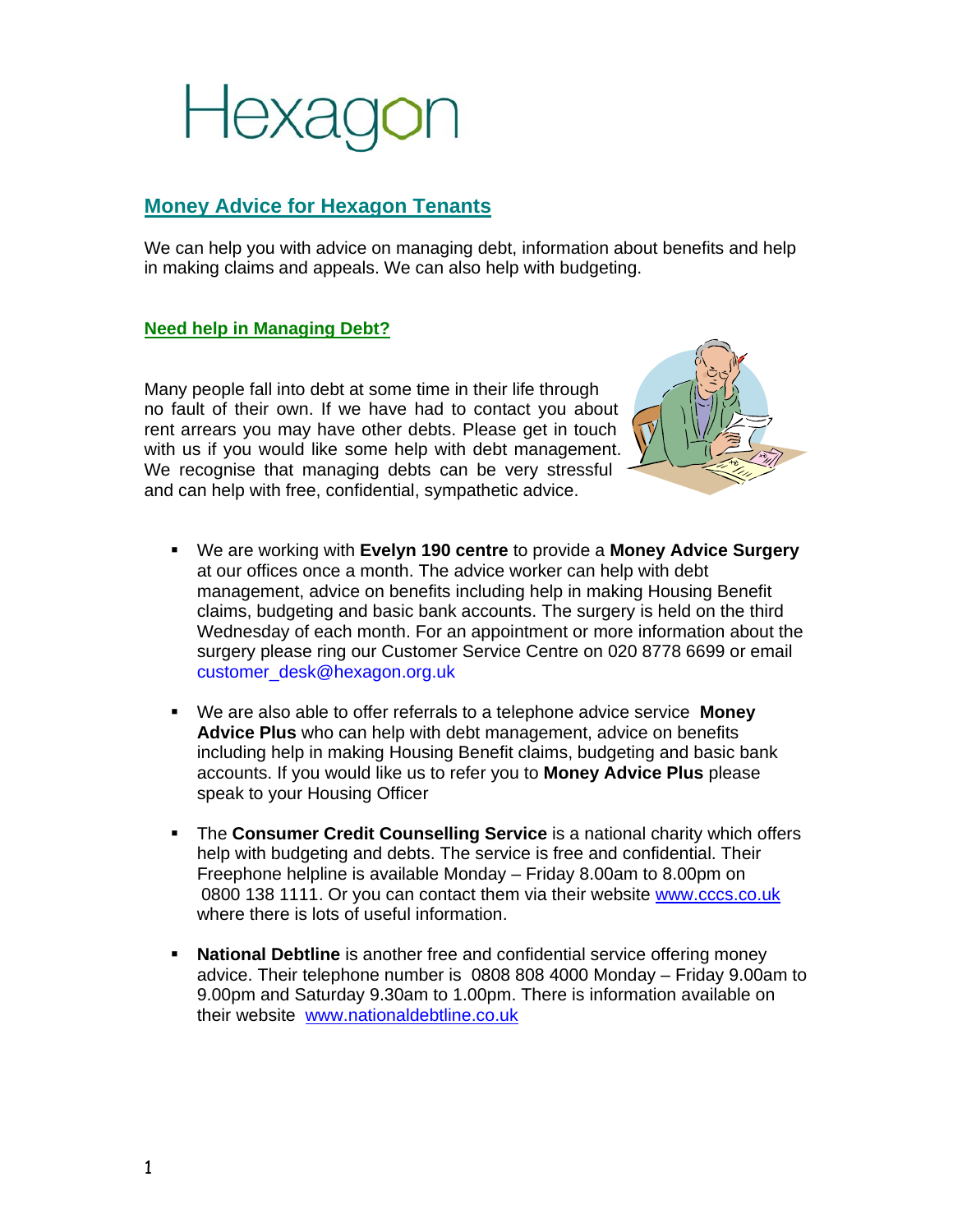### **Budgeting**

If you are finding it hard to make sure that your rent is paid every week or month because your money doesn't seem to cover all your bills, you may need help with budgeting. Budgeting means looking at your income and expenditure to check that your basic needs are met and highlighting areas where savings could be made.



Please use the enclosed budget sheet to record your income and expenditure. By taking your total expenditure away from your total income you can see whether you have a budget surplus or deficit.

- If you have a **surplus** of income over expenditure you have money available which can be used to make payments towards any debts you may have.
- If you have a budget **deficit** you need to look at maximising your income and reducing your expenditure.
- Maximise your income by claiming benefits you may be entitled to. Contact your local Housing Benefit office for a form to claim Housing and Council Tax Benefit. Your Housing Officer or your local CAB or Benefits Office can advise on other benefits you could claim.
- Reduce your expenditure by looking at the list of expenses. Ask yourself whether the expense is really necessary or whether you can reduce the amount you spend on that item.
- Consider paying your utility bills by monthly Direct Debit you may get a discount.

If you need help with budgeting, just ring our Customer Service centre on 0208778 6699 or email customer desk@hexagon.org.uk for an appointment for the Money Advice Surgery run by the Evelyn 190 Centre (see above)

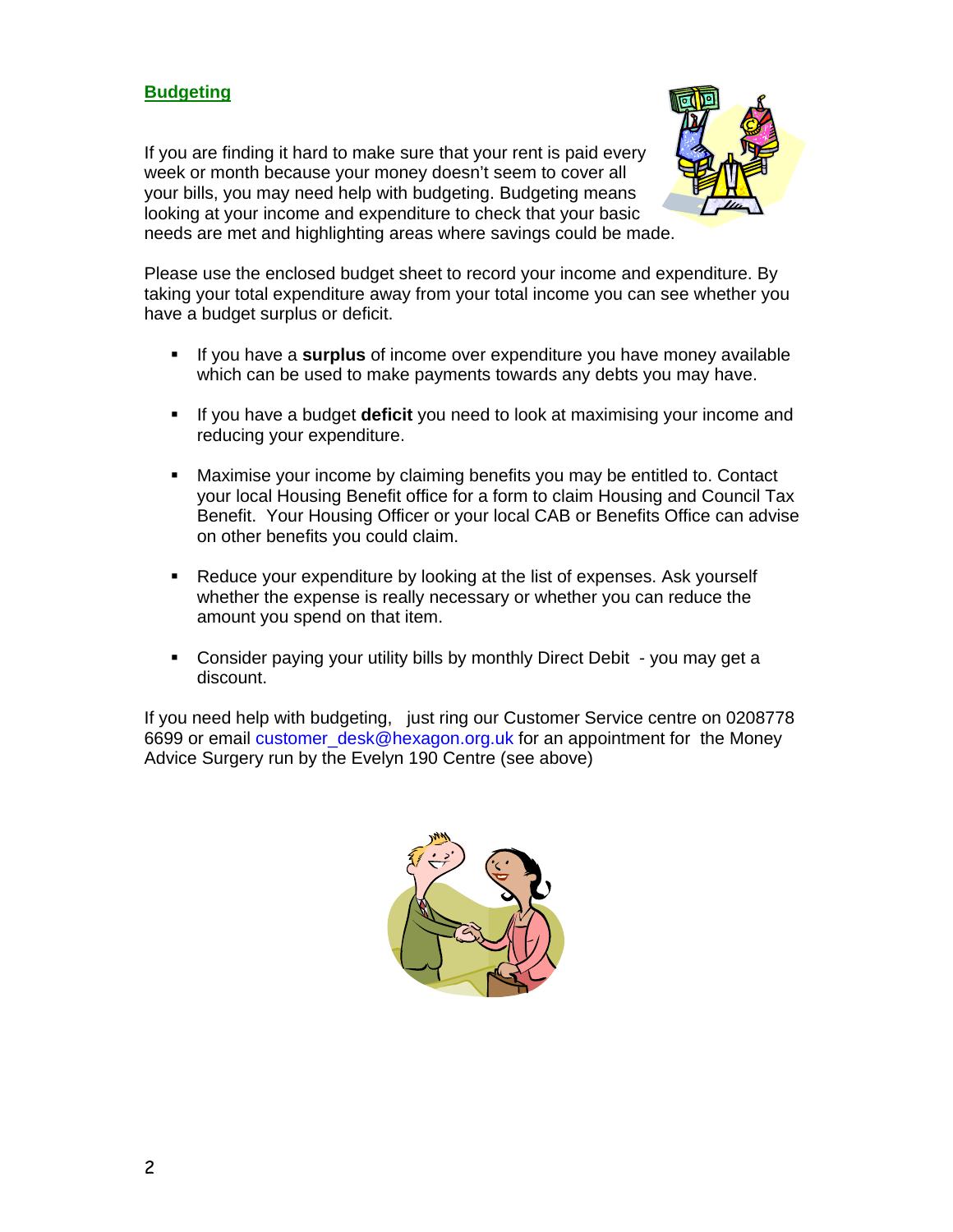### **Credit Unions**

Credit unions are financial co-operatives owned and controlled by their members. They offer savings and great value loans plus they are local, ethical and know what their members want. Many credit unions now offer a range of services including a current account, benefits direct, ISAs and Child Trust Funds.

Each credit union has a "common bond" which determines who can join it. This determines who can become a member of the credit union. The common bond may be for people living or working in the same area, people working for the same employer or people who belong to the same association, such as a church or trade union.

Crucially, Credit Unions can often make loans to people who save with them, at low interest rates. This is much better than borrowing from a doorstep lender who may charge as much as 272.2% interest.

| <b>LB Southwark - Southwark Credit</b><br><b>Union</b>                                                                     | LB Lewisham - Lewisham Plus+ credit<br><b>Union</b>      |
|----------------------------------------------------------------------------------------------------------------------------|----------------------------------------------------------|
| Tel 020 8787 0700                                                                                                          | Tel 020 8778 4783                                        |
| email:info@credit union.co.uk                                                                                              | Email: admin@pluscu.co.uk                                |
| website: www.creditunion.co.uk                                                                                             | Website: www.lewishampluscu.co.uk                        |
|                                                                                                                            |                                                          |
| <b>LB Croydon - Croydon Savers</b>                                                                                         | <b>LB Greenwich - Greenwich Credit</b><br><b>Union</b>   |
| Tel: 020 8760 5711                                                                                                         | Email: enquiries@greenwichcreditunion.co.uk              |
| <b>Email: credit.union@croydon</b>                                                                                         | Website: www.timelinecredit union.co uk                  |
| Website: www.croydonsavers.co.uk                                                                                           |                                                          |
| LB Bexley -                                                                                                                | <b>General Information about Credit</b><br><b>Unions</b> |
| <b>Residents living in the Thamesmaed</b><br>area within Bexley borough are<br>eligible to join Greenwich Credit<br>Union. | www.abcul.org/page/index.cfm                             |

The following are Credit Unions in the local area.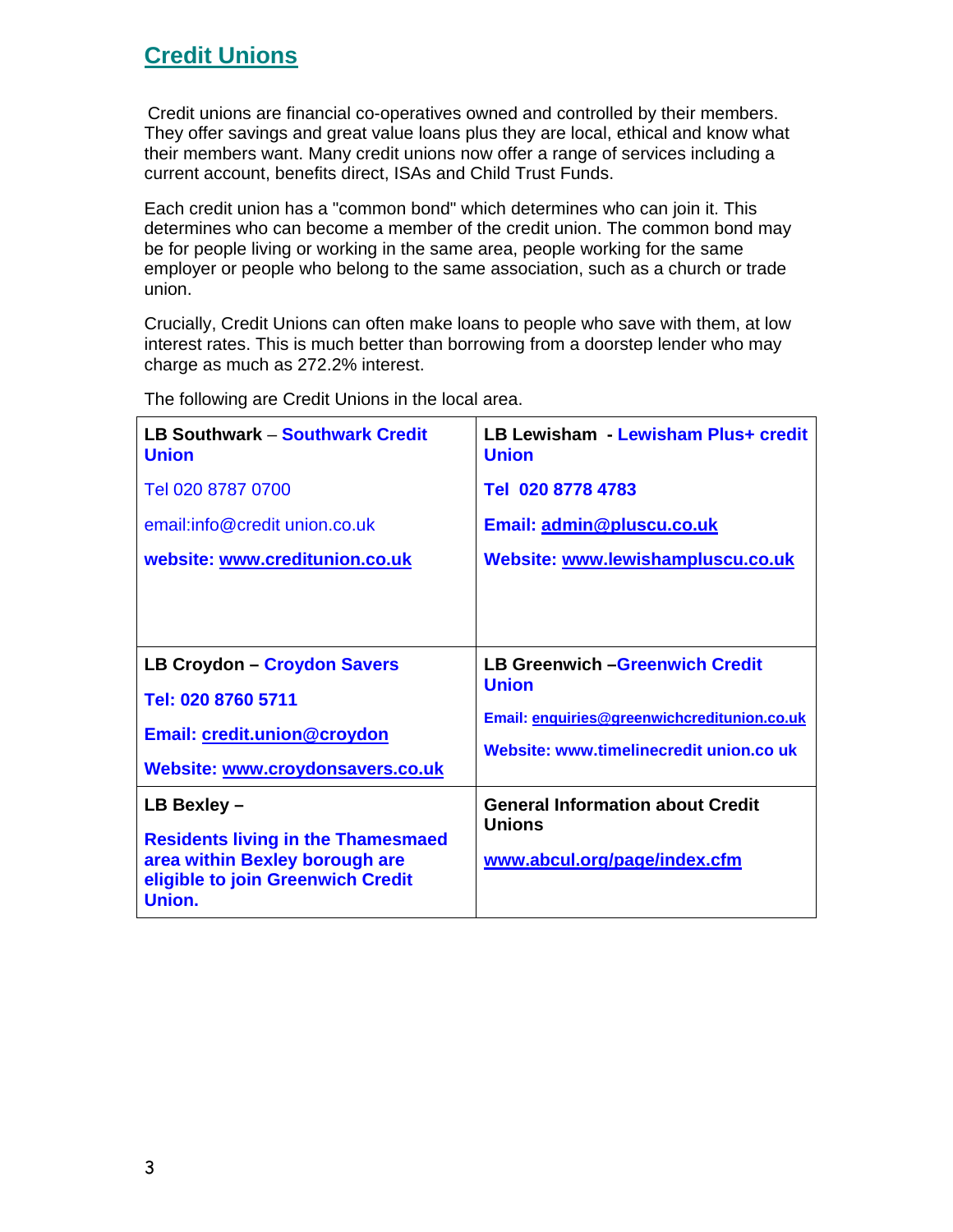# **Local Advice Agencies**

Any of the advice centres listed below will be able to help you with debt management, benefit advice and budgeting. Ring first to check on opening times.

| Lewisham Borough                                                                                                                             | <b>Greenwich Borough</b>                                                                                                                                |
|----------------------------------------------------------------------------------------------------------------------------------------------|---------------------------------------------------------------------------------------------------------------------------------------------------------|
| <b>Catford Citizens Advice Bureau</b><br>120 Rushey Green, SE6.<br>Tel: 0870 126 4037                                                        | <b>Greenwich Debtline</b><br>0208 317 3342                                                                                                              |
| <b>Sydenham Citizens Advice Bureau</b><br>299 Kirkdale<br>SE <sub>26</sub><br>0870 126 4037                                                  | <b>Thamesmead Citizens Advice Bureau</b><br>1 Walnut Tree Road<br>Erith<br>01322 340 481                                                                |
| <b>Evelyn 190 Centre</b><br>190 Evelyn Street<br>Deptford<br>SE8 5DB<br>Tel: 020 8691 7180                                                   | <b>Thamesmead Library Citizens Advice</b><br><b>Binsey Walk</b><br>Thamesmead<br>S28<br>020 8310 9944                                                   |
| <b>Lewisham Money Advice Service</b><br><b>Deptford Business Park</b><br>8 Evelyn Court<br><b>Grinstead Road</b><br>SE8 5AD<br>020 8694 4988 | <b>Woolwich Citizens Advice Bureau</b><br>Old Town Hall<br><b>Polytechnic Street</b><br>Woolwich<br><b>SE18</b><br>08451 20 29 31                       |
|                                                                                                                                              | <b>Eltham Citizens Advice Bureau</b><br>Eltham Library<br><b>Eltham High Street</b><br>SE <sub>9</sub><br>020 8850 6044                                 |
|                                                                                                                                              | <b>Meridian Money Advice</b><br><b>Keepers Cottage</b><br>St Alfege's Church Hall<br>St Alfege Passage<br>Greenwich<br><b>SE10 9JS</b><br>020 8293 3432 |
|                                                                                                                                              |                                                                                                                                                         |
|                                                                                                                                              |                                                                                                                                                         |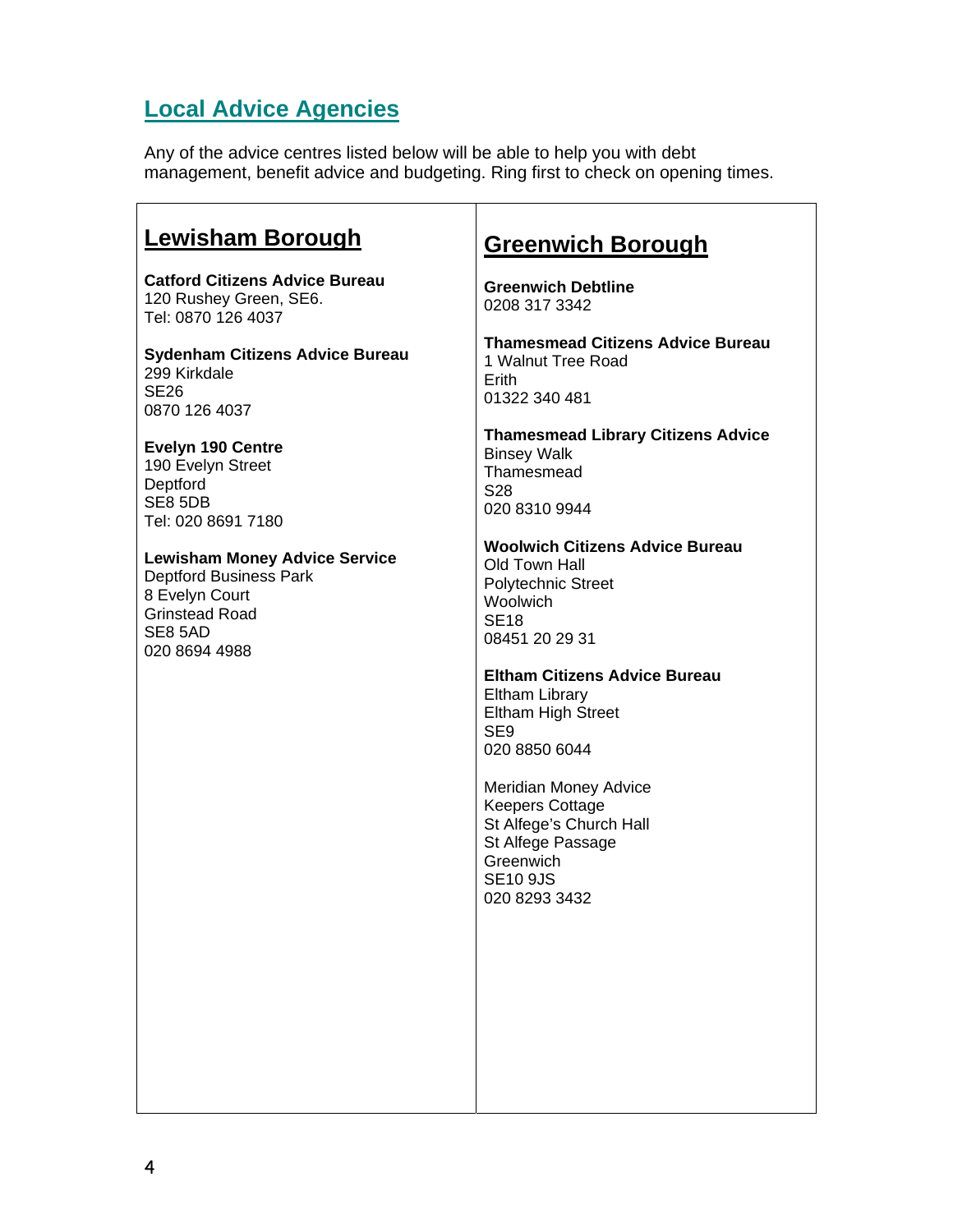## **Bexley Borough**

**Erith CAB**  50 Pier Road Erith DA8 1TA 01322 357 933

**Bexleyheath CAB**  8 Brampton Road Bexleyheath DA7 4EY

#### **Advanced Debt Reduction**

77A High Street **Bexley** DA5 1JX 0845 430 1216

### **Croydon Borough**

**Addington Citizens Advice Bureau**  1A Overbury Crescent New Addington Croydon CR0 0LR 01689 846 890

**Croydon Money Advice Unit CAB**  Strand House Zion Road Thornton Heath CR7 8RG 020 8683 5210

### **Southwark Borough**

**Bermondsey CAB**  8 Market Place Southwark Park Road SE16 3UQ 0844 499 4134

**Peckham CAB**  97 Peckham High Street SE15 5RS 0844 499 4134

**Blackfriars Advice Centre**  199 Walworth Road SE17 1RL 020 7701 3999

Money Advice Team Southwark Training Standards 020 7525 5000

### **Bromley Borough**

**Bromley Rown CAB**  Community House

South Street **Bromley** BR1 1RH 020 8315 1940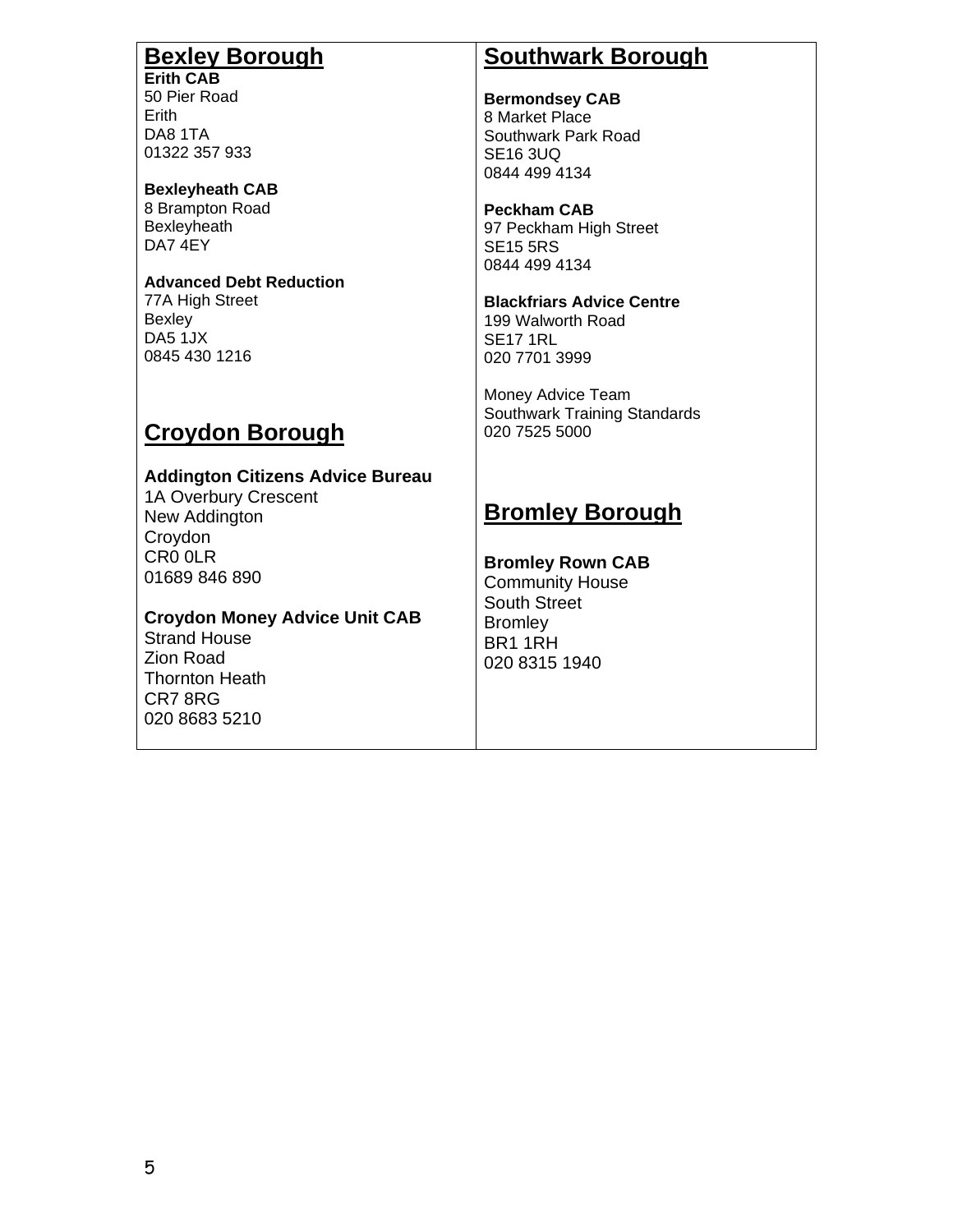### **Budget Sheet**

| <b>Monthly Income</b>          |  |
|--------------------------------|--|
| Your salary (after deductions) |  |
| Partners salary                |  |
| Tax credit                     |  |
| Pension                        |  |
| Child benefit                  |  |
| <b>Job Seekers Allowance</b>   |  |
| Income Support                 |  |
| Other benefits                 |  |
| Maintenance                    |  |
| Other Income                   |  |
| <b>Total Income</b>            |  |

When you work out your monthly expenditure, include an amount for things like car insurance or birthday presents by estimating what you spend each year and dividing by 12.

| <b>Monthly outgoings</b>         |  |
|----------------------------------|--|
| Rent                             |  |
| <b>Council Tax</b>               |  |
| Electricity                      |  |
| Gas                              |  |
| Water                            |  |
| Telephone                        |  |
| Mobile phone                     |  |
| <b>Contents Insurance</b>        |  |
| Birthday / Christmas presents    |  |
| Food and toiletries              |  |
| Clothes                          |  |
| Travel                           |  |
| Car Tax                          |  |
| Car Insurance                    |  |
| MOT and servicing                |  |
| Petrol                           |  |
| Cable / digital TV contract      |  |
| <b>TV Licence</b>                |  |
| Cigarettes                       |  |
| Newspapers                       |  |
| Holidays                         |  |
| Outings / entertainment          |  |
| Other                            |  |
|                                  |  |
|                                  |  |
| <b>Total Monthly expenditure</b> |  |

| <b>Total Income</b>              |  |
|----------------------------------|--|
| Total expenditure                |  |
| <b>Budget surplus or deficit</b> |  |